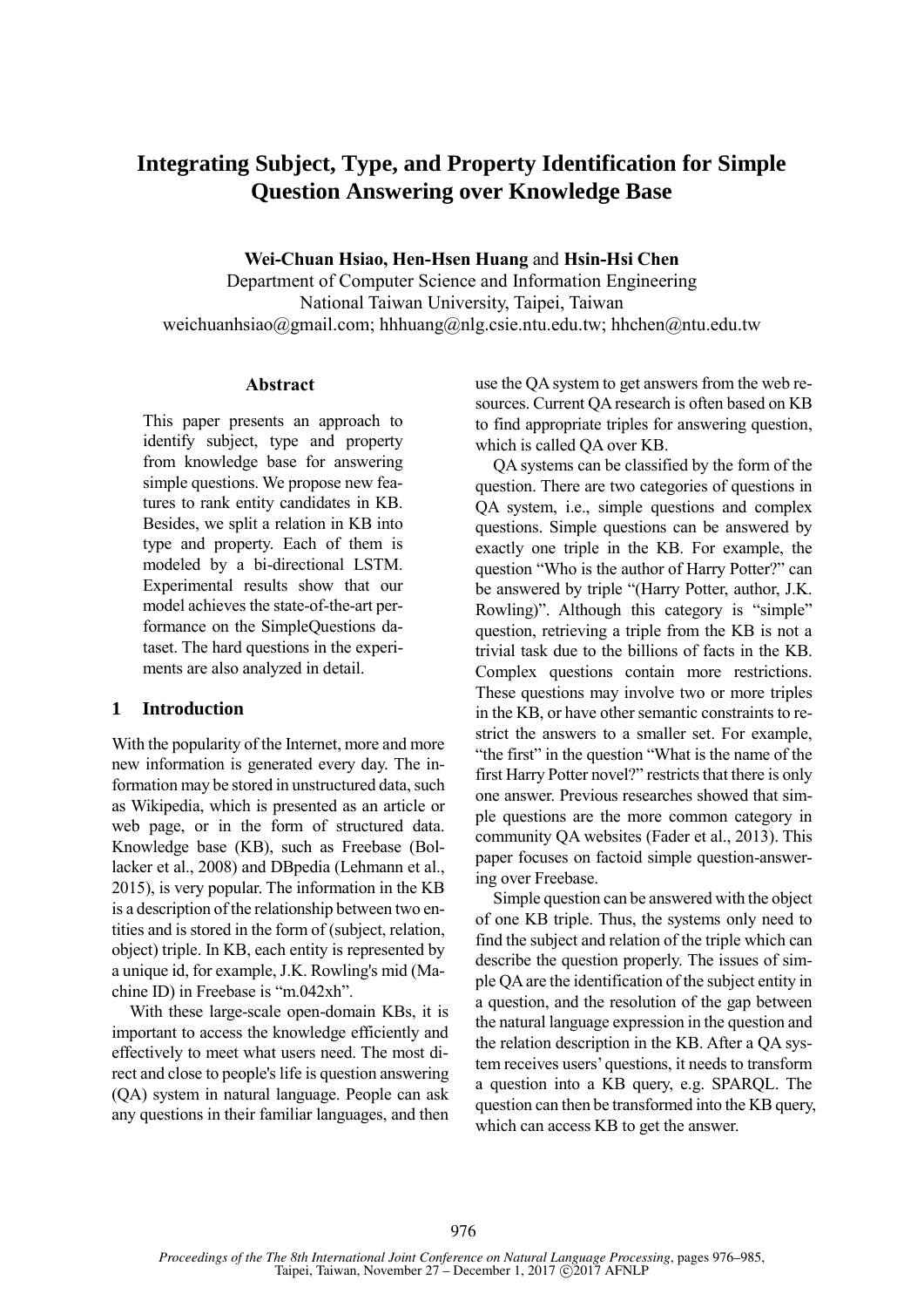Previous simple QA model often adopts a twostep paradigm. Entity-linking step identifies the subject entities in questions, and forms the candidate entity set and relation set. The candidate relation set is formed by all the relations which have connections with any entity in candidate entity set. Relation-finding step further identifies a proper relation from the candidate relation set. Dai et al. (2016) propose a neural-network based two-step approach to simple QA over Freebase, and formulate the task into a probabilistic form. Given a question  $q$ , the first step is to find the candidate relation *r* with high probability  $P(r|q)$ . The second step is to find the subject *s* with high  $P(s|r, a)$ . As a result, the object in the KB triple which contains the subject *s* and the relation *r* with the highest  $P(s, r | q)$  is the answer.

The relation in KB triple has hierarchical structure: domain-type-property. For example, in "people.person.place\_of\_birth", "place\_of\_birth" is the property used to present the birth place of a person. The type of this relation is "person", and the domain is "people". In Freebase, many relations have the same property, but are in different types. For example, both "film.film.genre" and "music.artist.genre" have the property "genre", but they are under different domains and types. These two relations are regarded as the same if we only consider the property. The major issue is: they are different relations although they have the same meaning. On the other hand, if the whole relation is considered as a class, the distribution of relations is getting sparser. The past two-step approaches cannot distinguish the subtlety in the structured relation.

In this paper, we will propose a novel three-step approach, including subject, type and property identification steps, to deal with the hierarchical structure of the relation. Our approach introduces new features in subject identification to distinguish similar entities from different aspects. Moreover, splitting relation into type and property predicts relation more precisely. Experimental results show our model outperforms the existing models and achieves a state-of-the-art accuracy of 76.7%.

This paper is organized as follows. Section 2 introduces related works of QA system. Section 3 presents our three-step paradigm. Section 4 shows the experiments on the SimpleQuestions dataset (Bordes et al., 2015) and compares ours with previous works. We also discuss the importance of each component of our system. Section 5 analyzes the errors in the experiments. Section 6 concludes the remarks.

## **2 Related Works**

Previous simple QA models can be divided into two categories. The first one is based on semantic parsing, which maps a question to its logical form. Then, the logical form can be transformed to SPARQL for KB retrieval.

Berant et al. (2013) present a semantic parser that does not need to be trained through the annotated logical form. They construct a lexicon that maps natural language phrases to KB relations by aligning large text corpus with Freebase. Candidate logical forms can be obtained by this lexicon and the other bridging operations.

Berant and Liang (2014) propose a semantic parser via paraphrasing. They use the intermediate question to deal with the problem of the mismatch between input question and its logical forms.

Yih et al. (2015) treat a question as a query graph, which can be directly mapped to its logical form. Semantic parsing is then equivalent to finding a sub-graph of the KB which can represent the question.

The semantic parsing approach which often requires the human annotated logical form may increase the cost of obtaining training data. Although the use of rule-based method to generate logical forms can reduce the use of annotated data, it limits the application domain. The second approach is information extraction, which needs only questionanswer pairs for training. This method retrieves some candidate answers from KB for each question, and ranks the candidates through several features. Deep neural network models are often employed for deriving the vector representations of questions and the KB elements.

The Memory Network based QA system is proposed by Bordes et al. (2015). By embedding all of the KB elements and questions in the same vector space, the system can deal with the relationship between input language and the KB language.

Glob and He (2016) propose a character-level, attention-based encoder-decoder QA model. Their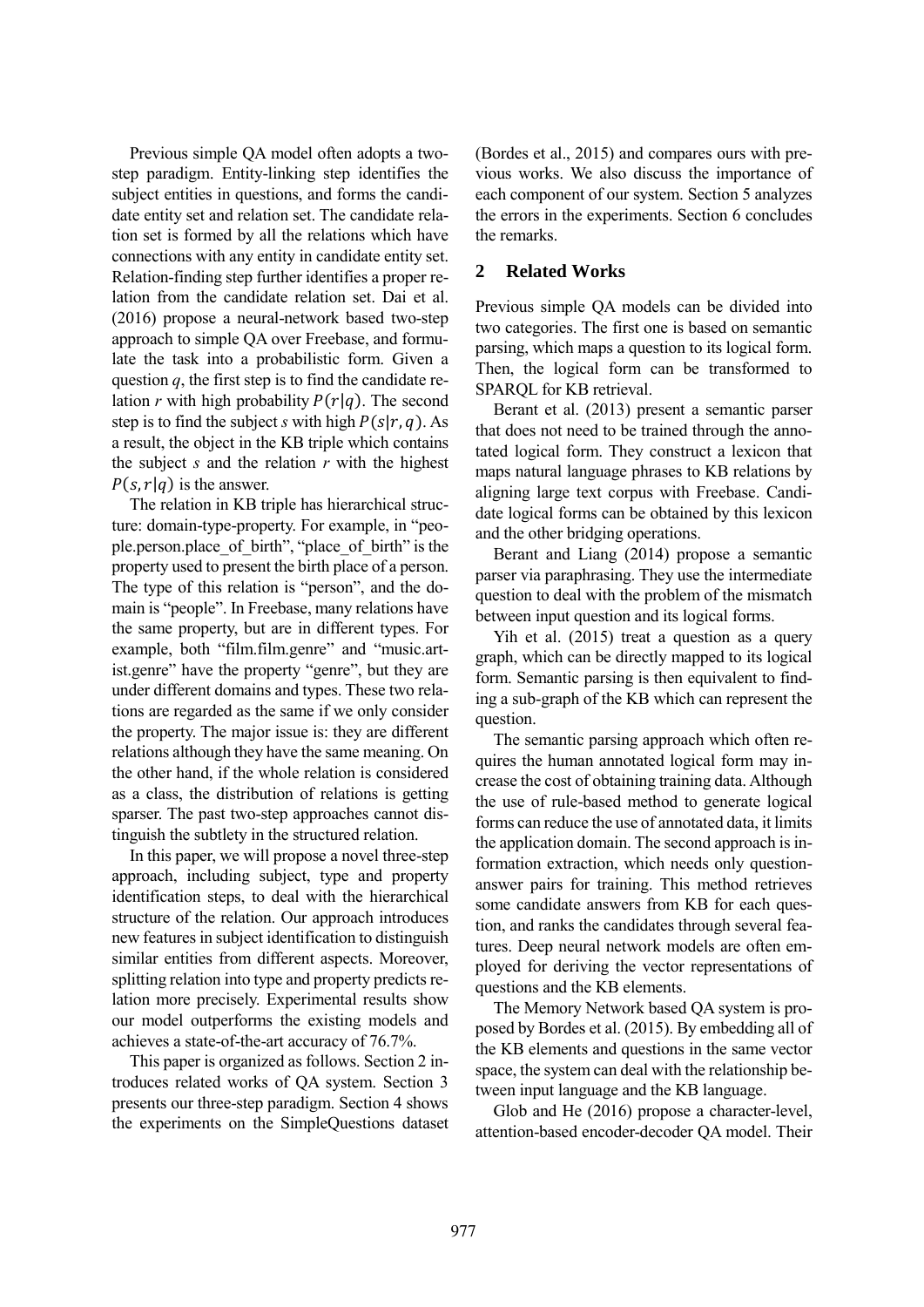model embeds the questions and KB elements by a long short-term memory (LSTM) (Hochreiter and Schmidhuber, 1997) encoder and a CNN-based encoder, respectively. And a LSTM decoder with attention mechanism is used to predict the appropriate answer entity and relation.

Dai et al. (2016) formulate the QA problem into a probabilistic form. Given a question, the answer is the triple in KB containing the subject and relation with the highest conditional probability. They first use a focused pruning method to tag the span in question which is most probable to be the subject entity and gets the candidate answer triples. Then they use a relation network and a subject network, both are a two-layer bidirectional-GRU model, to get the similarity scores between candidate triples and question. We modify their probabilistic form with the splitting of the relation part  $r$ into type  $t$  and property  $p$ .

Dong et al. (2015) introduce a multi-column CNNs (MCCNNs) to analyze the question in three different aspects: answer path, answer context and answer type. The system represents the question in three low-dimensional vectors, each of them then matches to one of the answer aspect to derive the scores of candidates.

Yin et al. (2016) also use the CNN-based approach to implement the QA system. They use a word-level CNN with attentive max-pooling to model the relationship between KB relations and question pattern. They also add an active linker, which is similar to the focused pruning method in Dai et al. (2016), to reduce the number of candidates and improve the performance significantly.

## **3 Methodology**

Our method includes subject identification, type identification, and property identification steps, as shown in Figure 1. We first give an overall picture and then describe each of them in deep in the following sections.

## **3.1 A Three-Step Paradigm**

The relation in a Freebase triple has a hierarchical structure in three levels: domain, type, and property. Many relations have the same property but they are in different types and domains. For example, both



Figure 1: System Overview**.**

the relations "wine.wine.color" and "roses.roses.color" are used to describe the color of things, but they are in type "wine" and "roses", respectively. We separate a relation into type and property parts to understand the question meaning more precisely.

Given a KB  $K$  and a question q, the three-step paradigm aims at finding a KB triple containing *s*, *t*, and *p* with the highest probability  $P(s, t, p | q)$ , where *s* is a subject, and *t* and *p* are type and property of a structured relation, respectively. The process is formulated by Equations (1) and (2). The answer of the question is the object *o* of the triple  $(s, r, o)$  in  $\mathcal{K}$ .

$$
P(s,t,p|q) = P(s|q) \cdot P(t|s,q)
$$
  
 
$$
\cdot P(p|s,t,q)
$$
 (1)

$$
s^*, t^*, p^* = \underset{s,t,p \in \mathcal{K}}{\operatorname{argmax}} P(s,t,p|q) \tag{2}
$$

# **3.2 Entity Identification**

The first step is to find potential entities in the question, and link them to KB.We use the Freebase subset FB5M in the SimpleQuestions dataset as the KB. We retrieve all candidate subject entities in question from the KB and calculate their entity linking scores on account of eight features, as in steps A1-A3 of Figure 1.

To find candidate entities for a question, we extract mentions in the question by maximum string matching. A mention that matches an entity name or an entity alias is extracted. When multiple matches are found in an overlapped span, the longest one is taken. And the mention is filtered if it is a stop word or a number that contains less than four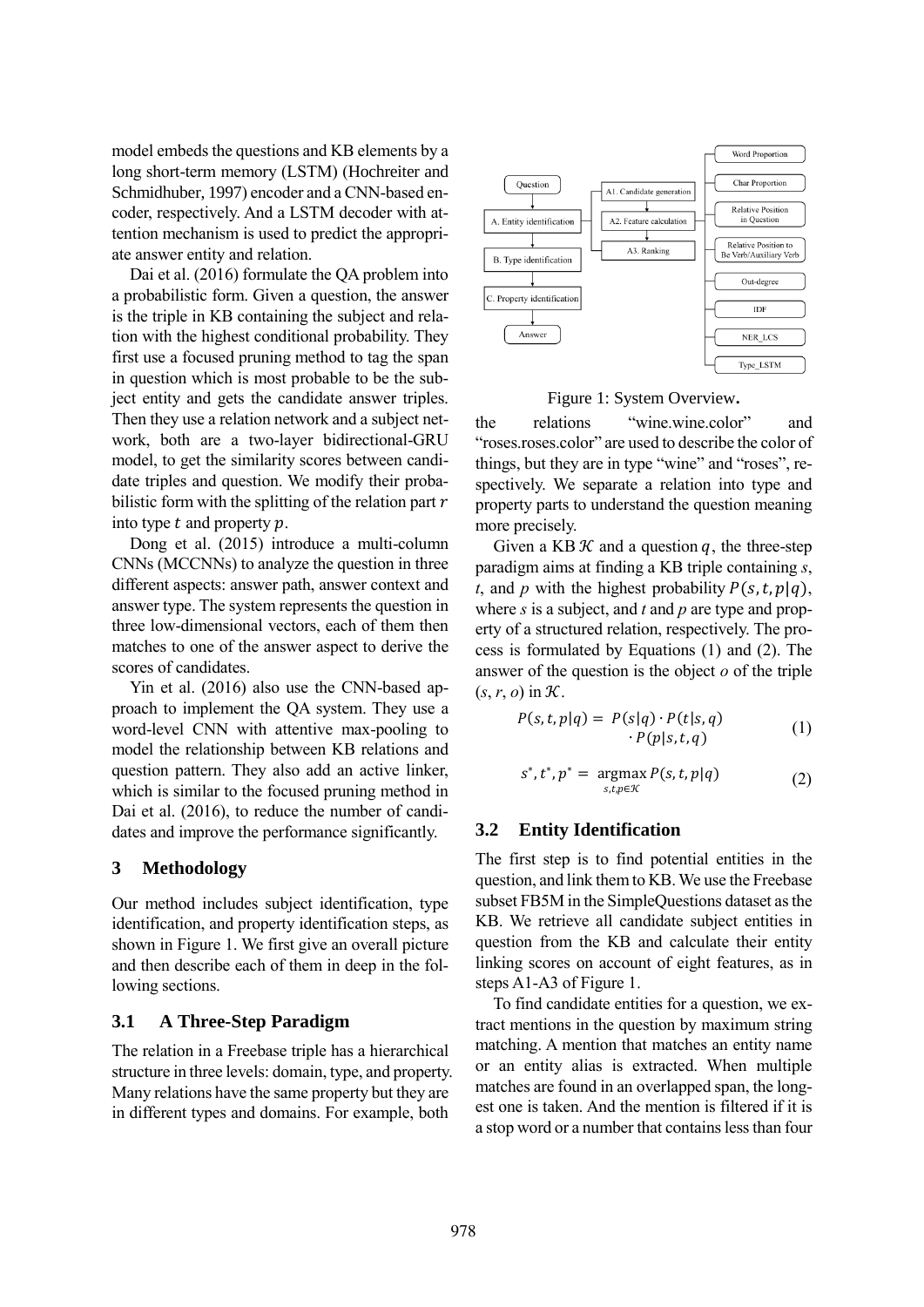digits. All the entities in  $K$  that have the same names or aliases as the mentions form the candidate entity set.

After obtaining all the candidate entities, we assign each of the candidates a linking score. The score is measured by a learning-to-rank model with eight features in different aspects. The eight features are described as follows.

**Word Proportion** (Yin et al., 2016): We compute the proportion as the length of candidate entity divided by the length of the question. The length is measured by the number of words. The longer the matched entity name is, the more likely it is a subject.

**Char Proportion**: Similar to word proportion, the length is computed by the number of characters instead.

**Relative Position in Question** (Yin et al., 2016): The relative position of a candidate entity is the position of its last token divided by the length of the question (in words). That models an observation: most entity is far from the beginning of the question.

**Relative Position to Be Verb/Auxiliary Verb**: Subject entity tends to be close to and behind Be verb/auxiliary verb in a question. We take the subtraction of the Be verb/auxiliary verb position and the first token of candidate entity position as  $\alpha$ . If the candidate entity position is before the Be verb/auxiliary verb, this feature is  $\alpha$ , which is a negative number. Otherwise, this feature is  $1/\alpha$ , which is a positive number. If no such verbs exist, this feature is set to 0

**Out-degree**: The number of out-going links of the entity in the KB is taken as Out-degree feature. The more the number of links the entity has, the higher the feature value is and the entity in the KB is more informative. The direction of links from subject to object represents the impact of the entity.

**IDF**: We take each question in SimpleQuesions training set as a document, and compute the inverse document frequency of the entity. The higher the value is, the more specific the entity is.

**NER\_LCS**: We use the LSTM-CRF named entity recognition (NER) tagger<sup>1</sup> (Lample et al., 2016) to find the span from the question that is most



Figure 2: Structure of Type\_LSTM in entity identification**.**

likely to be a subject entity, and compute the length of the longest common subsequence (in characters) between the candidate entity and the words in the tagged span. The tagger consists of an embedding layer, a bidirectional-LSTM layer, and a conditional random field layer to predict the label for each word. The higher the NER\_LCS value is, the more possible the candidate is a subject entity.

**Type LSTM:** Each entity has entity types in Freebase to describe its characteristics, e.g., entity "Alex Golfis" belongs to types "person", "actor", and "deceased\_person". There are total 500 types for entities in FB5M. For a question, we estimate the types of its subject. Abidirectional-LSTM with attention is trained to derive the probability distribution of each question over the 500 types. The structure of the network is shown in Figure 2. The training input of the LSTM is the whole questions and the types of their ground truth entities, and the training objective is categorical cross entropy. The test input is a question, and the output is a probability distribution of the question over the 500 types. We can get the type information of the candidate entity from Freebase, and sum over all dimensions corresponding to the types to get this feature. It means how probable the question is in some types.

With the above eight features, support vector machine for ranking (SVM<sup>rank</sup>) (Joachims, 2006) is trained to combine these features and derive a score  $u_1(s, q)$  for each candidate entity *s* in the question *q*. Then each entity has the probability  $P(s|q)$ :

1

<sup>1</sup> https://github.com/glample/tagger .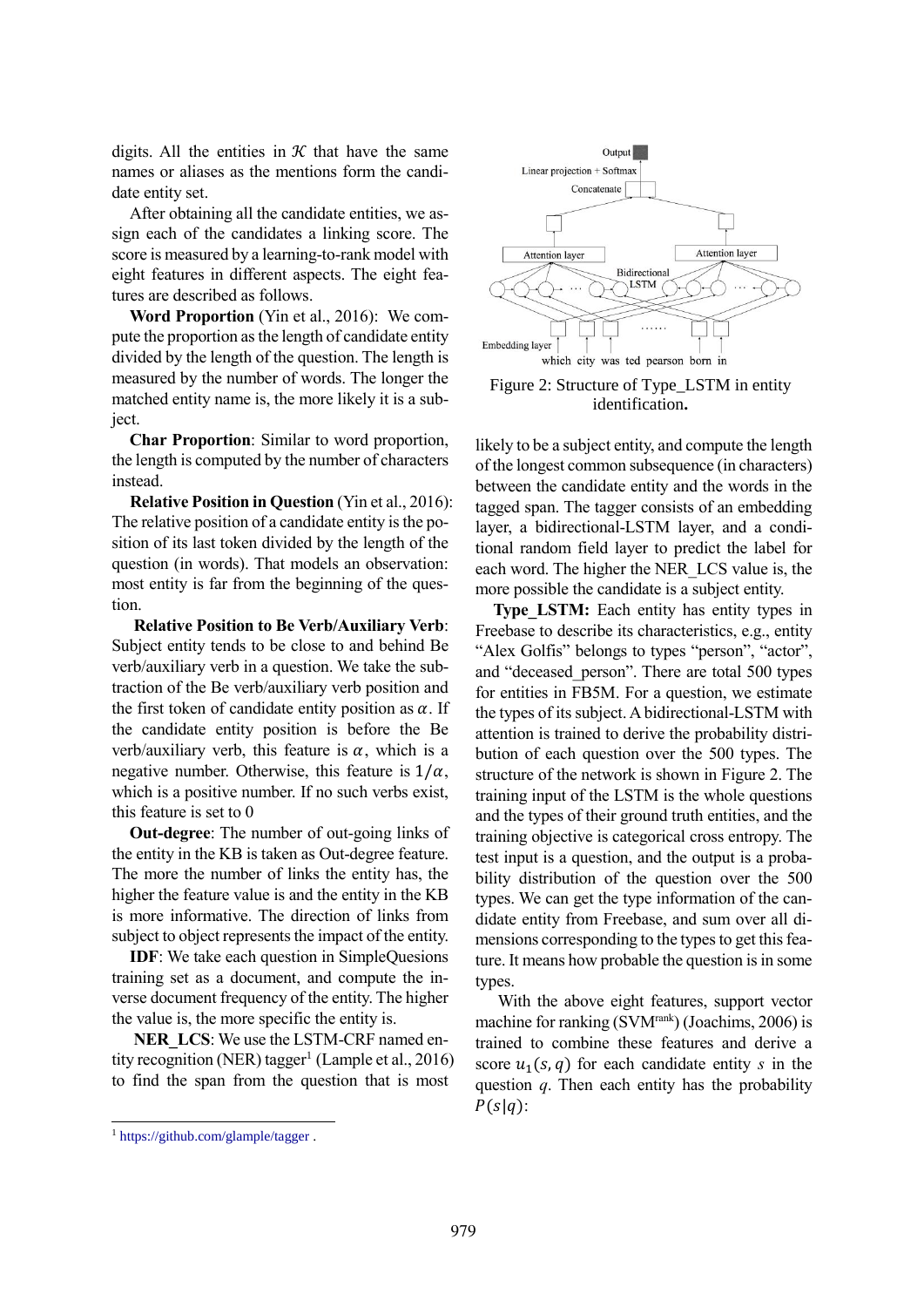$$
P(s|q) = \frac{\exp(u_1(s,q))}{\sum_{s'} \exp(u_1(s',q))}
$$
(3)

where s' is an entity in the candidate entity set. For the entities in the KB but not in the candidate entity set, their  $P(s|q) = 0$ .

#### **3.3 Type Identification**

Given a question *q*, the type network determines the type of the relation most likely to be answered. We use  $E(t)$  to represent the embedding of the type t, and use  $g_1(q)$  to represent the vector of question  $q$ . Our goal is to make the cosine similarity between  $q_1(q)$  and the correct type embedding  $E(t^*)$  higher than the cosine similarities between  $g_1(q)$  and the other types.

The network structure is shown in Figure 3. First, the question vector  $g_1(q)$  is generated by a bidirectional-LSTM model. We change the words in *q* to lowercase and remove the punctuation. Then we put the words into the embedding layer. After the bidirectional-LSTM layer, the two vectors in left and right directions are concatenated together. The concatenated vector is put into a linear projection layer with sigmoid, and the question vector  $g_1(q)$  is generated. After that, we calculate the similarity between  $g_1(q)$  and different type embeddings  $E(t)$ . The embedding  $E(t)$  is trained with the bidirectional-LSTM model, and has the same dimension as  $g_1(q)$ .  $E(t)$  and  $g_1(q)$  are in the same space so that the cosine similarity  $u_2(t, q)$  can be computed by Equation (4).

$$
u_2(t,q) = \cos(g_1(q), E(t))\tag{4}
$$

The probability of type  $t$  given the question  $q$  and the candidate entity set is defined as follows:

$$
P(t|s,q) = \begin{cases} \frac{\exp(u_2(t,q))}{\sum_{t'} \exp(u_2(t',q))}, & \text{if } t \text{ has link with } s\\ 0, & \text{otherwise} \end{cases} \tag{5}
$$

where  $t'$  is a type in the candidate type set. To reduce the computation and the number of candidate types, only those types which have links with an entity in the candidate entity set is chosen into the candidate type set.  $P(t|s, q)$  is set to 0 for those types which are impossible to be the correct answer due to the lack of links with any candidate entity.



Figure 3: Type identification network**.**

For training the type network, the hinge loss with negative samples is the objective function to be minimized.

$$
\ell(\theta_t) = \sum_{i=1}^{N_t} \max(0, m_t - u_2(t^*, q) + u_2(t_i, q))
$$
 (6)

where  $\theta_t$  is the parameters to learn,  $N_t$  is the number of negative samples,  $m_t$  is the margin,  $t^*$  is the correct type, and  $t_i$  is the type randomly sampled from all types except  $t^*$ .

#### **3.4 Property Identification**

Given a question *q*, property identification determines the property of the relation most likely to be answered. We use  $E(p)$  to represent the embedding of the property p, and  $g_2(q)$  to represent the vector of question  $q$ . Similar to the type network, our goal is to make the cosine similarity between  $g_2(q)$  and the correct property embedding  $E(p^*)$ higher than the cosine similarities between  $q_2(q)$ and the other properties.

The structure of the property network is the same as that of the type network, which is shown in Figure 3, but all the weights and embedding matrixes are not shared with the type network. After deriving  $g_2(q)$  and  $E(p)$ , we compute the cosine similarity  $u_3(p, q)$ :

$$
u_3(p,q) = \cos(g_2(q), E(p))\tag{7}
$$

The probability of property  $p$  given question  $q$ , candidate entity *s*, and candidate type *t* is defined as follows:

$$
P(p|s,t,q) = \begin{cases} \frac{\exp(u_3(p,q))}{\sum_{p'} \exp(u_3(p',q))}, & \text{if } p \text{ has link with } s, t \\ 0, & \text{otherwise} \end{cases} (8)
$$

where  $p'$  is a property in the candidate property set. To reduce the computation and the number of candidate properties, only the properties which have links with an entity in the candidate entity set and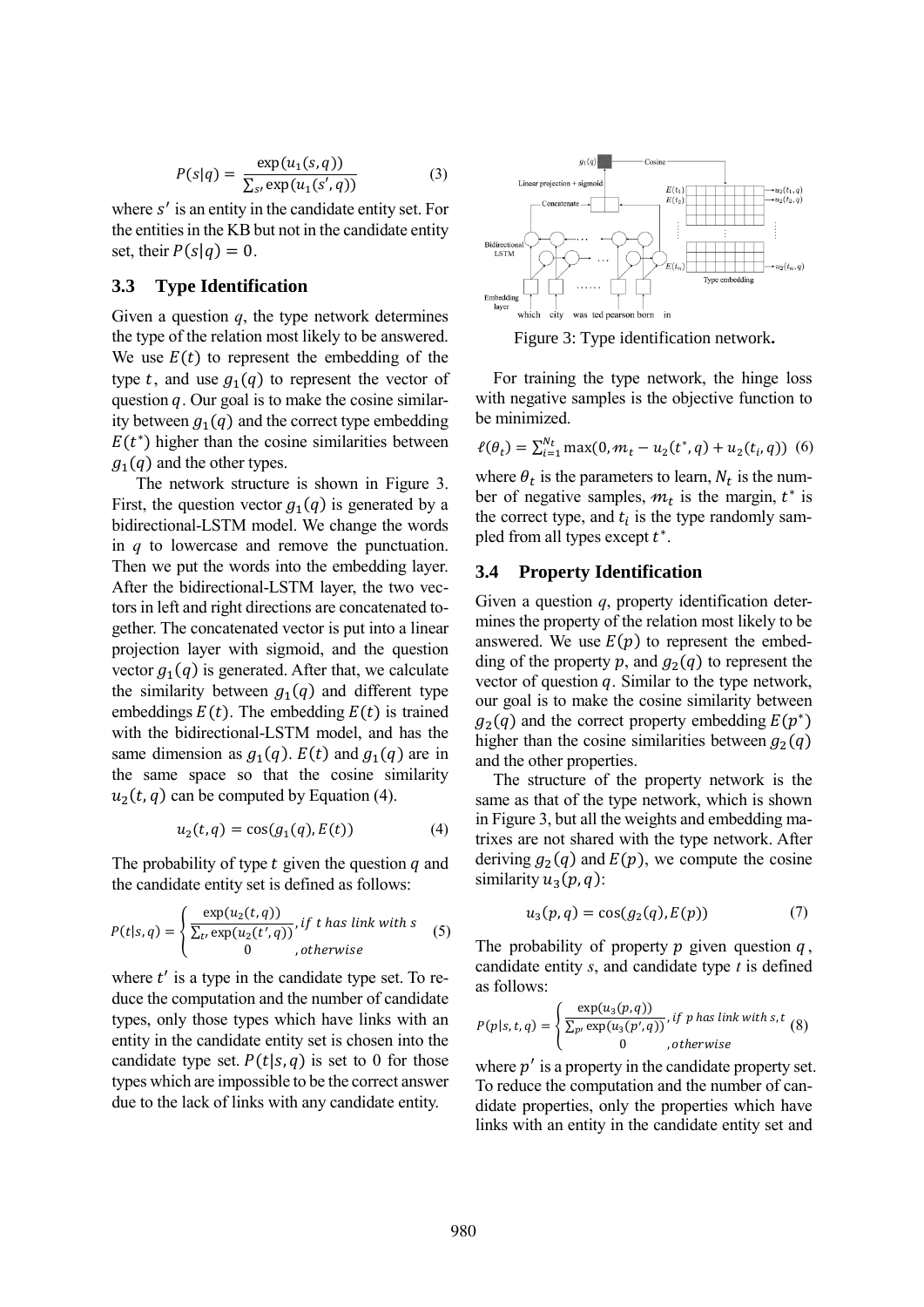| <b>Method</b>              | Accuracy $(\% )$ |
|----------------------------|------------------|
| (Bordes et al., 2015)      | 639              |
| (Dai et al., 2016)         | 75.7             |
| (Yin et al., 2016)         | 759              |
| (Golub and He, 2016)       | 70.3             |
| Our approach (probability) | 761              |
| Our approach (sum)         | 76.7             |

Table 1: Results on the SimpleQuestions test data.

belongs to a type in the candidate type set are chosen into the candidate property set.  $P(p|s, t, q)$  is set to 0 for those properties which are impossible to be the correct answer due to the lack of links with any candidate entity and type.

For training property network, the hinge loss with negative samples is the objective function to be minimized.

$$
\ell(\theta_p) = \sum_{i=1}^{N_p} \max(0, m_p - u_3(p^*, q) + u_3(p_i, q))
$$
 (9)

where  $\theta_p$  is the parameters to learn,  $N_p$  is the number of negative samples,  $m_p$  is the margin,  $p^*$  is the correct property, and  $p_i$  is the property randomly sampled from all properties except  $p^*$ .

#### **4 Experiments**

The SimpleQuestions<sup>2</sup> dataset (Bordes et al., 2015), which contains 75,910 training data, 10,845 validation data, and 21,687 test data, is adopted in the experiments. The evaluation is the same as in Bordes et al. (2015). The predicted answer is correct when the subject-relation pair is the same as the correct answer. We train our model on the training set. The validation set is used for early stop and parameter tuning. The test set is used for evaluation.

## **4.1 Experimental Setup**

The number of negative samples used in SVMrank is set to 5. Other parameters for SVM<sup>rank</sup> are  $C =$  $0.1$ , epsilon = 0.01, and loss function option = 2. The word embeddings used in each neural network is initialized with the pre-trained GloVe (Pennington et al., 2014) with the dimension of 300. All the networks are optimized by mini-batch and Adam (Kingma et al., 2014) with the learning rate 0.001.

The TYPE LSTM in entity identification step has a drop rate of 0.2. The hidden size of LSTM is

| N   | (Yin et al., 2016) |        |              |  |  |
|-----|--------------------|--------|--------------|--|--|
|     | <b>Passive</b>     | Active | Our approach |  |  |
| 1   | 56.6               | 73.6   | 80.9         |  |  |
| 5   | 711                | 85.0   | 90.2         |  |  |
| 10  | 75.2               | 87.4   | 92.2         |  |  |
| 20  | 81.0               | 88.8   | 93.7         |  |  |
| 50  | 85.7               | 90.4   | 95.1         |  |  |
| 100 | 87 9               | 91.6   | 96.0         |  |  |

Table 2: Hit rates of the ground-truth entity.

500. Batch size is 128. The parameters of type network and property network are the same. Maximal question length is 25. Mini-batch size is 100. The type and property embeddings are 500-dimensional with randomly initialized. The hidden size of LSTM is 500. Both hinge loss margins  $m_t$  and  $m_p$  are 0.4. The numbers of negative samples  $N_t$ and  $N_p$  are 65.

## **4.2 Overall Results**

Table 1 shows the performances of our model compared with the other four methods. Bordes et al. (2015) use a memory network. Dai et al. (2016) employ a conditional focused neural-network based approach. Yin et al. (2016) apply attentive convolutional neural network with the passive or active linker. Golub and He (2016) use the character-level encoder-decoder framework. In our approach, "probability" means the outcome is the triple with the highest probability computed by Equation (1). We find that the subject entity and the property are more important than the type. The approach "sum" combines the scores  $u_1(s, q)$ ,  $u_2(t, q)$ , and  $u_3(p, q)$  by weighted summation, and selects the triple with the highest weighted sum. The weights are entity:type:property =  $4:1:3$ , which are tuned on the validation data.

Our "probability" approach outperforms all previous models on FB5M, including the previous best model by Yin et al. (2016). The "sum" approach even significantly outperforms the "probability" approach on McNemar's test ( $p < 0.01$ ).

## **4.3 Entity Identification Results**

This section discusses the performance of the entity identification step. The hit rates of the top *N* entities are shown, which means the coverage of

<sup>1</sup> <sup>2</sup> https://research.fb.com/downloads/babi/ .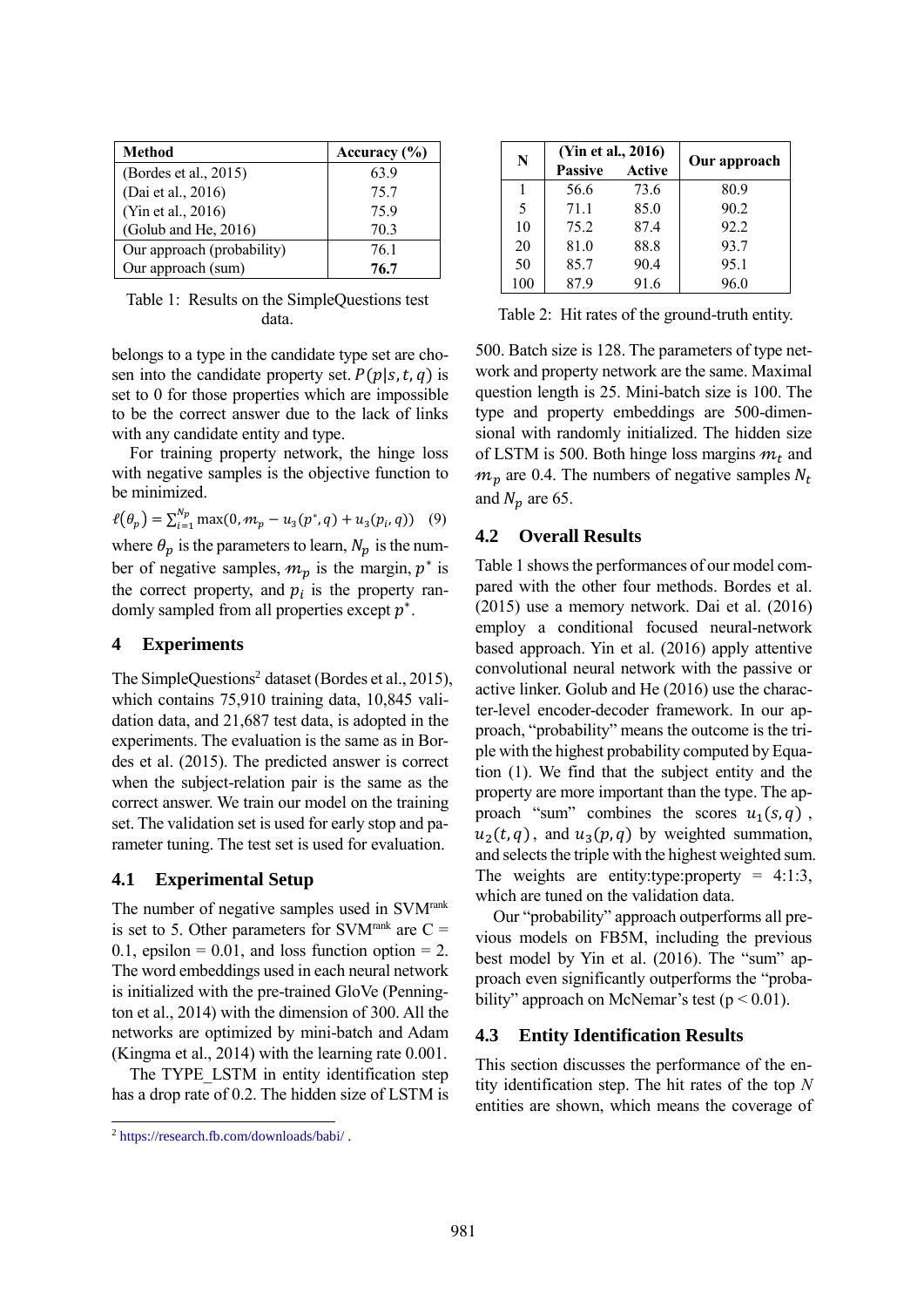the ground truth entity by top- $N$  results.  $N \in$ {1,10,20,50,100}. Entity linker proposed by Yin et al. (2016) has two versions, passive and active linker. The difference between them is that they use the longest consecutive common subsequence between question and KB entity names to get candidates in the passive linker. On the other hand, the active linker first gets the span from the question that is most likely to be a subject entity by sequential labeling, and the linker uses the labeled span to search the candidate entity from KB. The number of the candidates in the active linker is less than the passive linker, because the active linker uses specific span in question to search candidates, and entities not in this span are filtered out.

Table 2 shows our performance in entity identification compares to Yin et al. (2016). Our entity linker outperforms their approach by over 7% in top-1 result using FB5M as background KB. We have six new features to score the entities in different aspects. The features "Char Proportion" and "Relative Position to Be Verb/Auxiliary Verb" can analyze the entities by their surface form in question, e.g., name and relative position. The features "Out-degree" and "Type\_LSTM" can distinguish entities even if they have the same name. The "IDF" feature can kick out common entities and keep the more important ones. And "NER\_LCS" feature has the similar effect to the active linker of Yin et al. (2016), but our feature can withstand the wrong subject entity prediction in sequential labeling, because we do not filter out any candidates, we give them the lower score instead.

# **4.4 Importance of Entity Identification Features**

In this section, we discuss the importance of each feature in entity identification in three ways. We first show the performances with a single feature. And then, we consider the performances with one feature or a group of features being removed.

## **Performance with Single Feature**

Table 3 shows the hit rates of the top *N* entities generated by a single feature. The feature "NER\_LCS" has the best performance because this feature contains a part of information from the four surface

| $\boldsymbol{N}$               | Hit rates $@N$ |      |      |      |      |      |
|--------------------------------|----------------|------|------|------|------|------|
| <b>Fetures</b>                 | 1              | 5    | 10   | 20   | 50   | 100  |
| Word Prop.                     | 41.0           | 62.7 | 70.5 | 77.6 | 85.8 | 90.3 |
| Char Prop.                     | 55.5           | 73.7 | 78.9 | 83.4 | 88.9 | 91.7 |
| Rel. Position in O             | 16.7           | 36.5 | 47.7 | 60.9 | 77.0 | 86.4 |
| Rel. Position to<br>BeV./AuxV. | 30.2           | 44.2 | 52.6 | 61.4 | 75.7 | 84.2 |
| Out-degree                     | 15.0           | 39.6 | 52.5 | 67.2 | 82.6 | 89.5 |
| <b>IDF</b>                     | 43.4           | 68.9 | 76.4 | 82.5 | 88.5 | 91.6 |
| <b>NER LCS</b>                 | 59.5           | 77.O | 81.5 | 85.5 | 90.1 | 92.6 |
| Type_LSTM                      | 44.1           | 68.8 | 77.0 | 85.3 | 91.6 | 94.4 |

Table 3: Hit rates generated by a single feature in entity linker.

form features: "Word Proportion", "Char Proportion", "Relative Position in Question", and "Relative Position to Be Verb/Auxiliary Verb". The NER tagger labels the span of possible position of the subject entity in a question, and thus "NER\_LCS" contains the position information. Moreover, the length of the longest common subsequence between the candidate entity and the words in the span gives the length proportion information.

The feature "Out-degree" has the lowest performance in  $N=1$  hit rate, because the entities with many out-going links sometimes represent that they are general entities. For example, the entity "album (m.02lx2r)" in question "Which genre of album is harder……faster?" has 323,467 out-going links in FB5M, but the subject entity "harder……faster (m.01jp8ww)" has only 5 links. Although this feature sometimes highlights the general entities, it can distinguish entities that have the same names with the help of other features.

Table 3 also shows that the performance of "Relative Position to Be Verb/Auxiliary Verb" is almost twice the performance of "Relative Position in Question". It shows that the observation about position "subject entity tends to be close to and behind Be verb/auxiliary verb in a question" is more appropriate, and the Be verb/auxiliary verb plays an important role in identifying entities.

#### **Performance without One of the Features**

Table 4 shows the hit rates of the top *N* entities generated by removing one of the eight features from the entity linker. First, we can see that the performances without one of the first four features are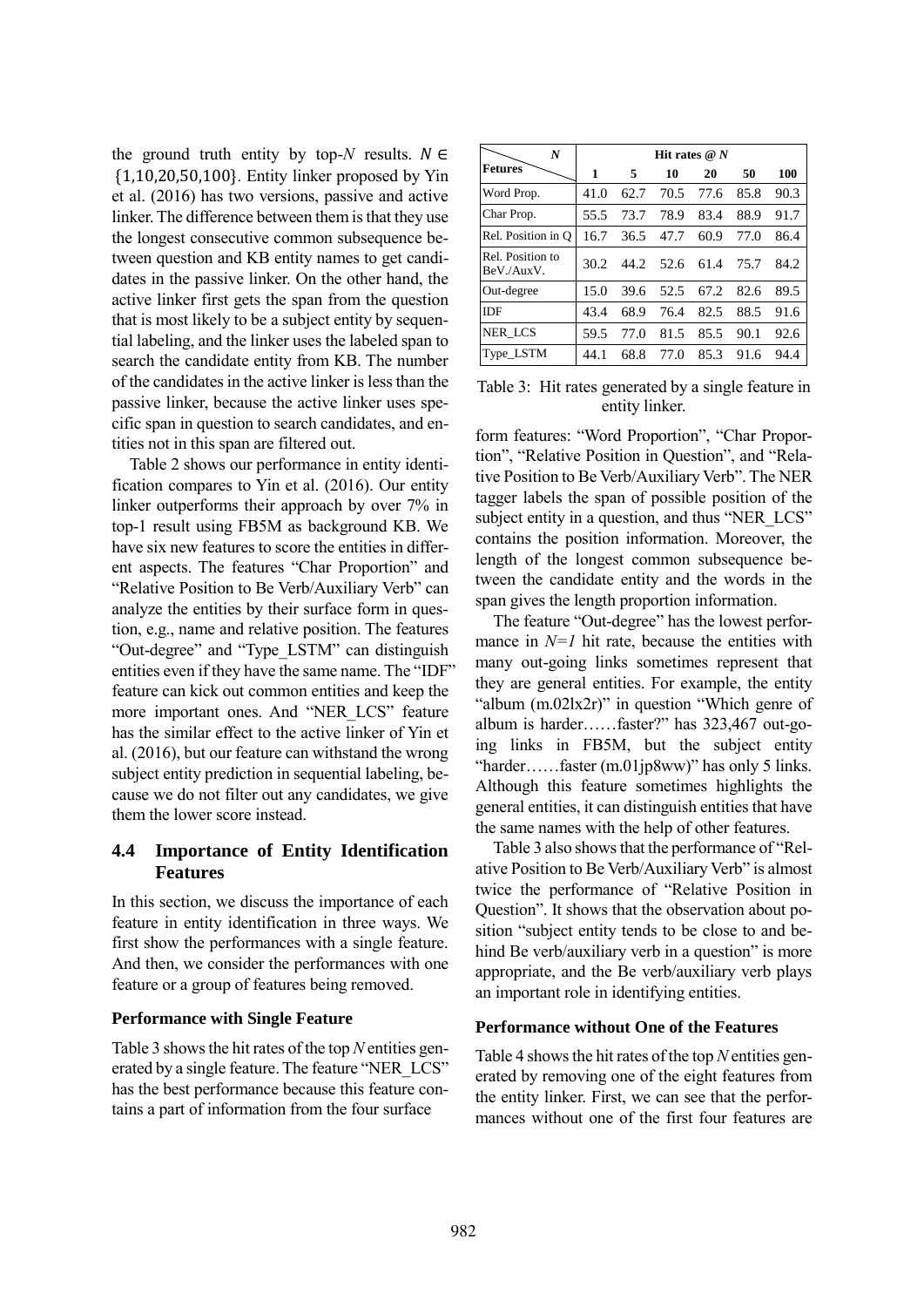only reduced by about 1%, because the feature "NER LCS" contains a part of the information from them, and it can make up for the removal of them. And then, we can find that although the performance of the feature "Out-degree" has the lowest accuracy in Table 3, its removal affects the performance by more than 2%.

The removal of "Type\_LSTM" has the greatest impact. The result with this feature outperforms the result without it by 6%. The comparison shows the importance of the entity types which can help us get deeper meanings of an entity. And the "Type\_LSTM" is difficult to make up by other features.

#### **Performance without a Group of Features**

Table 5 shows the hit rates and overall accuracy of our "probability" approach generated by removing a group of features from the entity linker. We group the features with similar effect together. The first four features in Table 3 are about surface forms of entities, and thus they are put together. The "Individual features" group contains features "Out-degree" and "Type\_LSTM", which can distinguish entities with the same name. The features "IDF" and "NER\_LCS" are grouped into "features of specificity", which can identify the more likely subject entities in the question and kick out common entities.

The removal of individual features reduces the performance of entity identification by more than 20%. This result shows the importance of identifying entities with the same name. Otherwise, these entities would have the same score. However, the removal of these features only reduces the overall accuracy of 0.7%, because type identification step can make up a part of the removed "Type\_LSTM" information. For example, the entity with name "Estonia" can be a country or a book, if one "Estonia" is a "book", it may not have a property in type "location", and thus we can distinguish these two types of "Estonia" a bit.

The removal of features of specificity affects the overall accuracy by 2.7%. These two features focus on more specific words and make the scores of the general entities, such as "album" or "movie", become lower. This behavior is important and cannot be replaced by the rest of the system.

#### **4.5 Importance of Type Identification**

Table 6 shows the importance of our type identification step. The models with type identification significantly outperform the models without type network on McNemar's test ( $p < 0.01$ ), and increases the accuracies by at least 1%, no matter the final score is by probability or weighted sum. This shows that the type identification step can effectively handle the hierarchical structure of Freebase relations, and can better understand the semantics of the question.

| $\boldsymbol{N}$                   | Hit rates $@N$ |      |      |      |      |      |
|------------------------------------|----------------|------|------|------|------|------|
| Fetures                            | 1              | 5    | 10   | 20   | 50   | 100  |
| All features                       | 80.9           | 90.2 | 92.2 | 93.7 | 95.1 | 96.0 |
| w/o Word Prop.                     | 79.8           | 89.6 | 91.7 | 93.3 | 95.0 | 96.0 |
| w/o Char Prop.                     | 79.4           | 89.3 | 91.4 | 93.2 | 94.9 | 95.9 |
| w/o Rel. Position                  | 79.6           | 89.6 | 91.8 | 93.4 | 95.0 | 96.0 |
| w/o Rel. Position<br>to BeV./AuxV. | 79.7           | 89.6 | 91.7 | 93.3 | 95.0 | 96.0 |
| w/o Out-degree                     | 78.8           | 88.6 | 90.9 | 92.8 | 94.6 | 95.7 |
| w/o IDF                            | 79.1           | 89.3 | 91.4 | 93.1 | 94.9 | 95.9 |
| w/o NER LCS                        | 78.4           | 88.8 | 91.1 | 92.9 | 94.8 | 95.8 |
| w/o Type_LSTM                      | 74.9           | 88.0 | 90.7 | 92.7 | 94.4 | 95.6 |

Table 4: Hit rates generated by removing one feature from entity linker. "w/o" means the removal of the feature.

| N                                               | <b>Entity identification</b><br>(Hit rates $@N$ ) |  |                     | Overall<br>(prob.) |      |
|-------------------------------------------------|---------------------------------------------------|--|---------------------|--------------------|------|
| Feature                                         |                                                   |  | 10                  | 100                | Acc. |
| All features                                    |                                                   |  | 80.9 90.2 92.2 96.0 |                    | 76.2 |
| w/o Surface form features                       |                                                   |  | 78.8 89.1 91.4 96.0 |                    | 75.1 |
| w/o Individual features                         |                                                   |  | 60.7 77.9 82.5 92.8 |                    | 75.5 |
| w/o Features of specificity 75.8 87.1 89.9 95.6 |                                                   |  |                     |                    | 73.5 |

Table 5: Hit rates generated by removing group of features from entity linker.

| <b>Settings</b>                     | Accuracy $(\% )$ |
|-------------------------------------|------------------|
| Probability w/ type identification  | 76.1             |
| Probability w/o type identification | 75.1             |
| Sum w/type identification           | 76.7             |
| Sum w/o type identification         | 75 2             |

Table 6: Gain by the addition of the type identification step.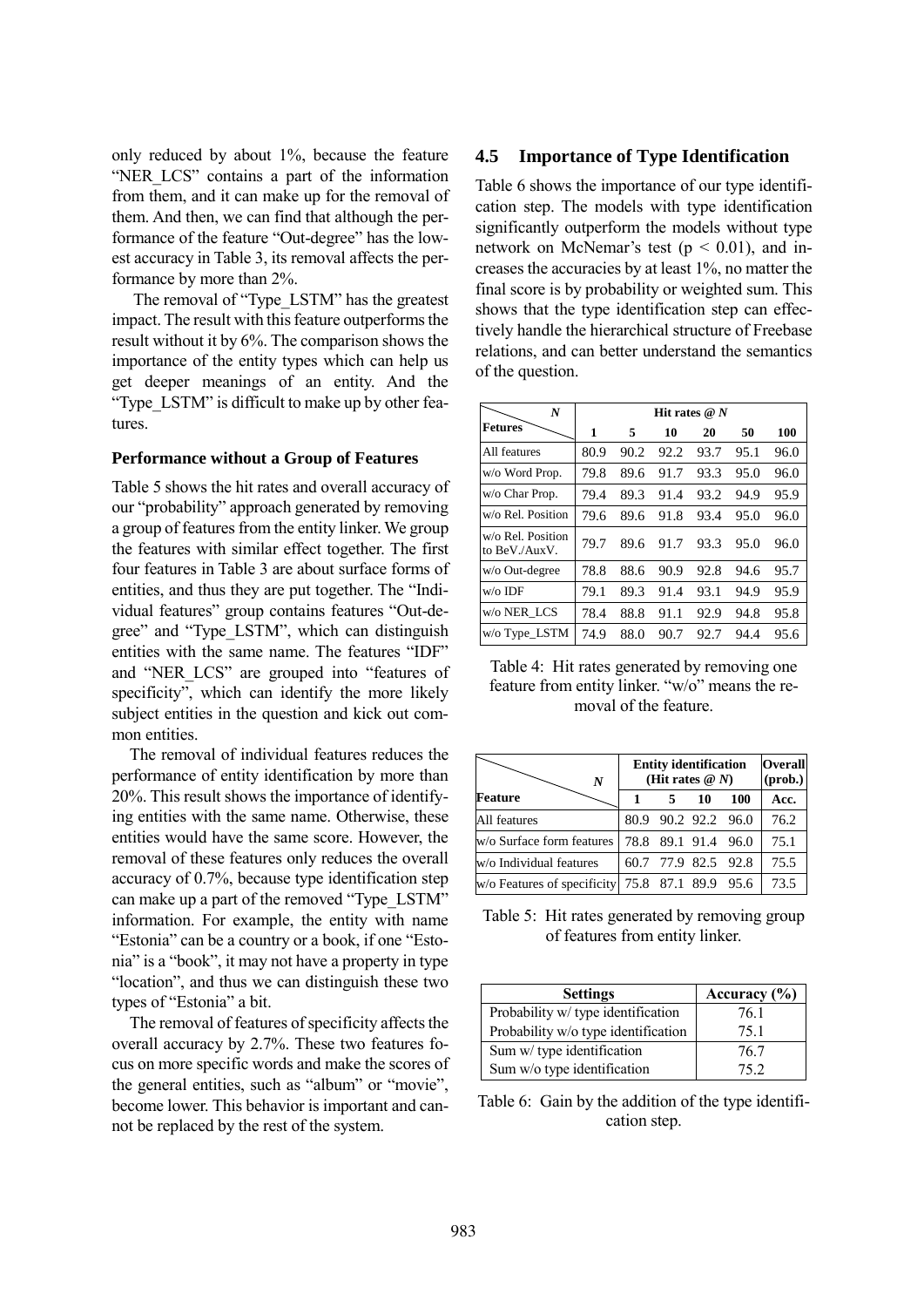# **5 Error Analysis**

We categorize some errors into the following types.

- **Entities with the same name**: The subject entity of the question "What is the place of birth of Sam Edwards?" is "Sam Edwards". Both entities "m.03kt3y" (an actress) and "m.042gjt" (a physicist) have the same name. This question does not have enough information to distinguish the two entities.
- **Deleted entity in Freebase**: Some questions' subject entities are deleted in the Freebase dump.
- **Similar properties**: Some relations are very similar, e.g., both "music.release.track" and "music.release.track\_list" indicate tracks in an album.
- **Incomplete question**: Some questions in the dataset are not complete. For example, the question "What production company produced?" does not provide any entities.
- **Question from object-relation pair**: There are some questions formed by object-relation pairs of the triple. E.g., the question "Name a lawyer." is from triple (Charlie Herschel, people.person.profession, lawyer). We cannot find the subject of the triple from the question.
- **Typo**: Some questions contain typo. For example, the question "What is Roger Molliens gender?" should be "What is Roger Mollien's gender?"
- **Wrong answer**: Some answers are wrong. For example, the answer of the question "Where was David Armstrong born?" is the triple (Undisputed Comedy Series: Lil Rel, film.film.language, English). Obviously, it is not a correct answer to the question.
- **Controversial answer**: E.g., the relation of the question "Leo Bertos was born in what country?" is "people.person.nationality", but the more appropriate relation should be "people.person.place of birth", because people can have the naturalized citizenship.

# **6 Conclusion**

We propose a three-step approach to identify subject, type and property from knowledge base (KB)

for answering simple questions. Our ranking model with additional features outperforms the previous models in subject entity identification. The experiments also show that all entity features are important. Besides, by splitting the structured relation into type and property, our model benefits from understanding the question meaning more precisely. Our model achieves the state-of-the-art performance on the SimpleQuestions dataset. Error analysis shows that most errors come from the problematic questions in the dataset. Extension to complex questions will be explored.

# **Acknowledgments**

This research was partially supported by Ministry of Science and Technology, Taiwan, under grants MOST-104-2221-E-002-061-MY3, MOST-105- 2221-E-002-154-MY3 and MOST-106-2923-E-002-012-MY3, and National Taiwan University under grant NTUCCP-106R891305.

# **References**

- Jonathan Berant, Andrew Chou, Roy Frostig, and Percy Liang. 2013. Semantic parsing on freebase from question-answer pairs*.* In *Proceedings of the 2013 Conference on Empirical Methods in Natural Language Processing (EMNLP 2013)*, pages 1533– 1544, Seattle, Washington, USA.
- Kurt Bollacker, Colin Evans, Praveen Paritosh, Tim Sturge, and Jamie Taylor. 2008. Freebase: a collaboratively created graph database for structuring human knowledge*.* In *Proceedings of the 2008 ACM SIGMOD international conference on Management of data (SIGMOD 2008)*, pages 1247–1249, Vancouver, BC, Canada.
- Jonathan Berant and Percy Liang. 2014. Semantic parsing via paraphrasing. In *Association for Computational Linguistics (ACL 2014)*, volume 7, page 92–102, Baltimore, USA.
- Antoine Bordes, Nicolas Usunier, Sumit Chopra, and Jason Weston. 2015. Large-scale simple question answering with memory networks. arXiv preprint arXiv:1506.02075.
- Zihang Dai, Lei Li, and Wei Xu. 2016. CFO: Conditional focused neural question answering with large-scale knowledge bases. In *Association for Computational Linguistics (ACL 2016)*, pages 800– 810, Berlin, Germany.